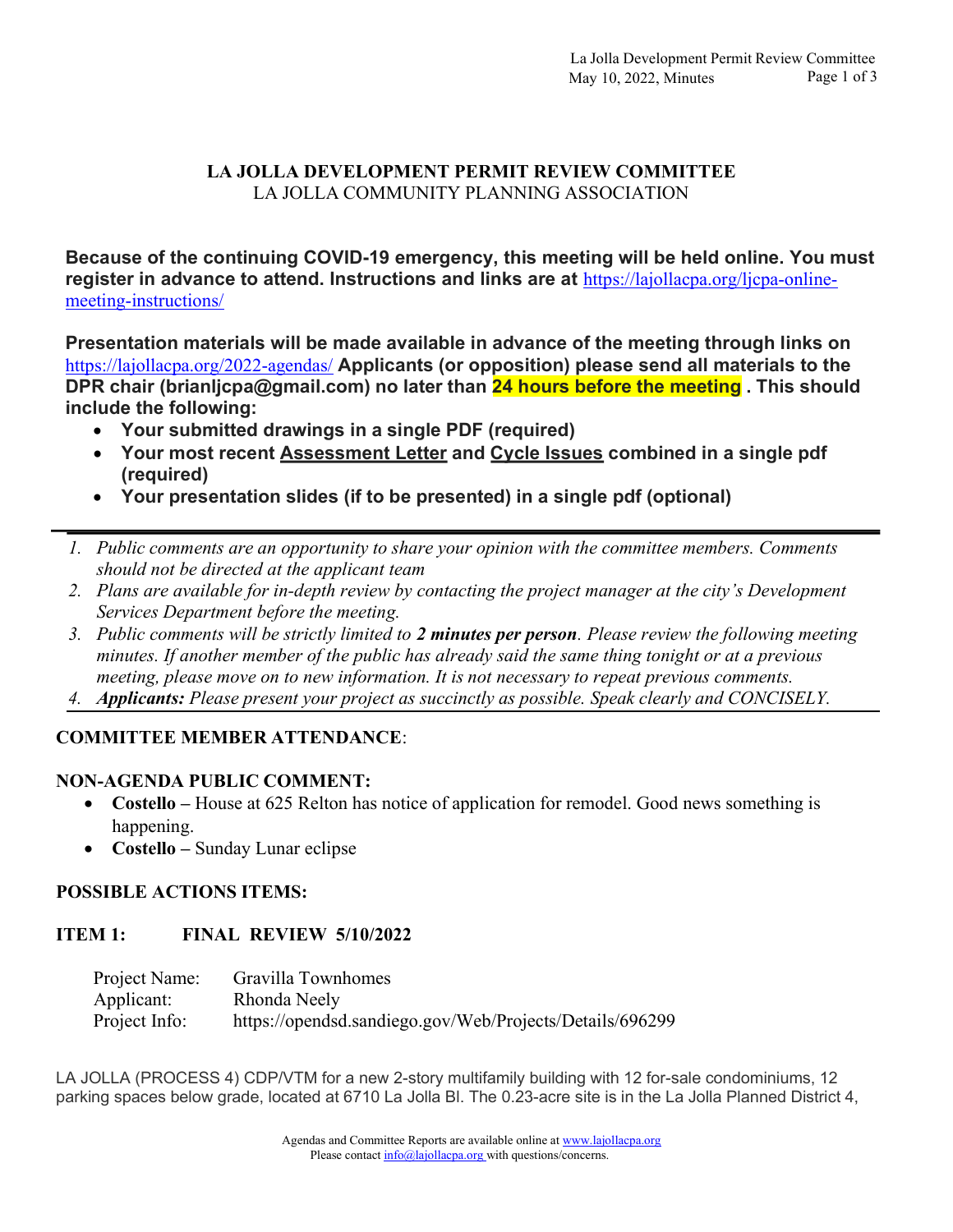and Coastal Overlay (Non-Appealable) Zone, and Coastal Height Limit Overlay Zone within the La Jolla Community Plan area. Council District 1.

Presenters:

Rhonda Neely, VP Development, C3 Development, LLC [developer] Doug Austin, Chairman & CEO, AVRP Studios [building architect] Charles Brinton, Architect / Project Manager, AVRP Studios [building architect] Brian Grove, President, Stone + Grove Landscape Architecture [landscape architect] Eric Sampson, Project Manager, Excel Civil Engineering [civil engineer]

Neely: Project will yield a condominium building with 12 units of 600-1,400 sq ft on three levels, and 13 basement parking spaces capable of housing car stackers. Density bonus of 4 units resulting from inclusion of 1 very low income unit. Applicant has requested exemption from certain landscaping, outdoor space, and retail requirements. Alley to be completed 15' wide rather than current 10'. After meeting with neighbors, Applicant agrees to include restriction on STRs as part of the HOA documents, and to include the cost of car stackers in the sale price for units. Access to lower-level units is via stairs from outside, access to other units is from inside. Elevator included.

Austin: Design follows Gill, including arches in front, plaster/glass/wood materials palette, and preference for landscaping rather than architectural detailing. Landscaping includes jacaranda street trees, colored sidewalk pavers as requested by City, not much else.

Leira: Hard to see from renderings how the building fits into LJB or Gravilla streetscape, would like montage of proposed building in context of neighboring structures. Austin: Don't have that now, can create, believes that building fits in well.

Rasmussen: White color can be stained by dirty runoff from parapets, suggests dirtier color and that parapets slope inward.

Austin: Agrees.

Merten: believes that building exceeds 30' limit above the visibility triangles adjoining the garage entrance, and that the northeast corner of the building intrudes on the 45° setback requirement. Austin: Doesn't agree, believes that City has already assessed that, but agrees to adjust heights as necessary to comply if necessary.

Kane: Alignment of proposed windows with windows on existing apartment building to the north? Austin: Haven't assessed that, will do so and adjust as necessary to avoid privacy issues.

Kane: Maneuverability proposed for basement parking spots? Austin: Layout is typical, includes turnaround areas at each end as City requires.

Jackson: Any coordination with developer for the Su Casa project? Austin: No. Neely: C3 would be interested in developing. Rasmussen: Marengo already has mixed-use project in the works.

**Jamie Miller** (neighbor): Plans say there's red curb along Gravilla, but there isn't, and doesn't want those spots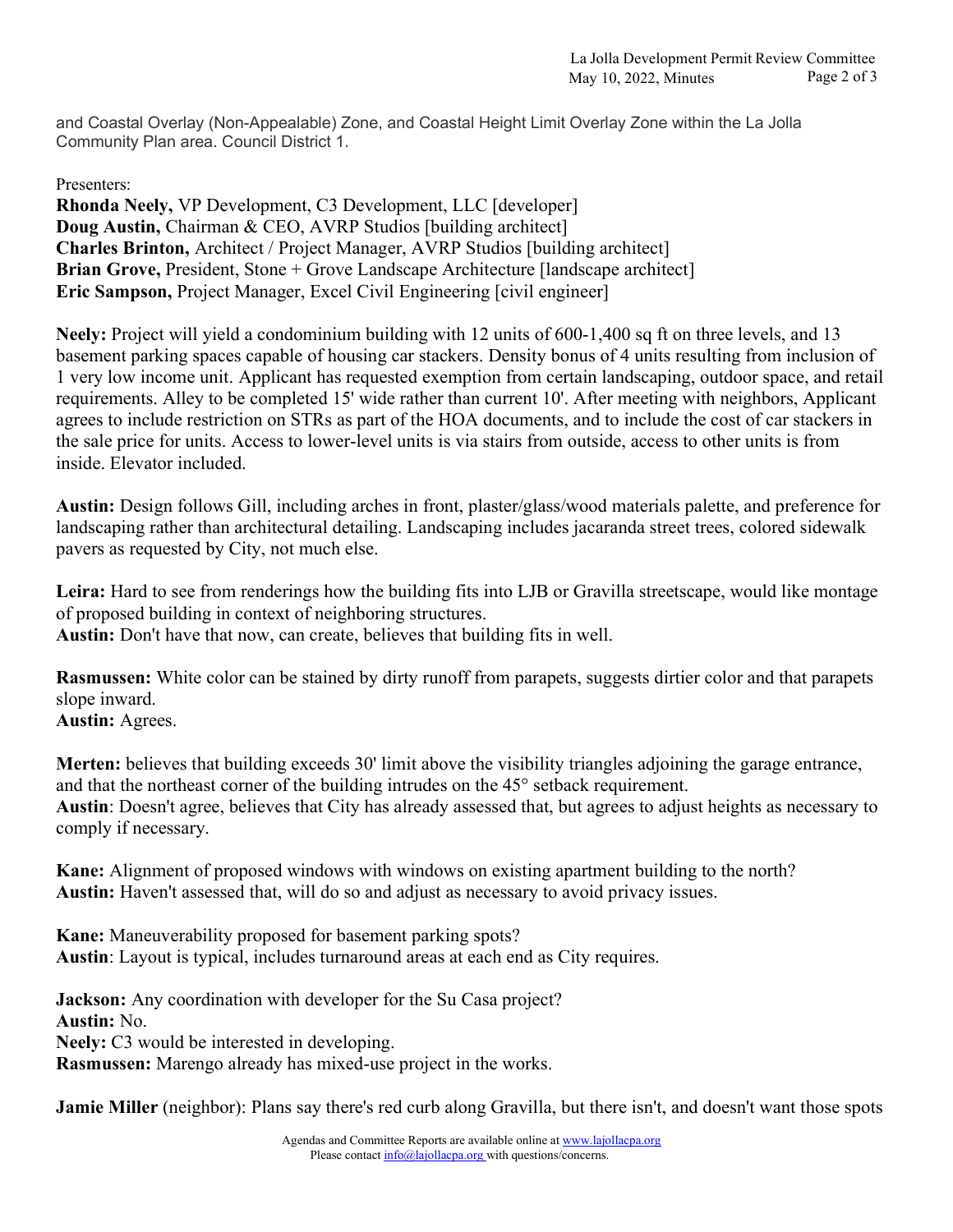to be lost.

Austin: Red curb requirement came from the City, would welcome help appealing that. Rasmussen: Gary Pence can help resolve this.

Sally Miller (public): Is bothered by lights from tall building at Nautilus & LJB, wants to make sure proposed building's lighting will not be similarly intrusive.

Austin: City requires that all external lighting be confined to the property, by hooding or other mechanisms. Kane: Interior lighting can be a problem too, given the large windows, suggests HOA or other provisions to deal with that.

Sally Miller: Where are trash cans? Austin: Large trash receptacles in basement, to be taken upstairs for emptying by HOA's trash contractor.

Sally Miller: Access to the basement units? Austin: Stairs from inside the units.

Shannon: Likes how the proposed structure fits into Gravilla's evolution.

There was discussion about the requested exemption for retail on first floor. Pro Tem reminded the Committee that this is a PDO issue and the domain of the PDO Committee.

Deliverables for Final Review:

- Streetscape montage, including alley and across the street.
- Revised color/parapet plan
- Confirmation that structure does not exceed height
- Confirm that structure conforms to  $45^\circ$  setback requirements
- Window alignments with north neighboring building out of phase
- Consider colors that don't show dirt as much, slope parapets inward to avoid streaking
- Lighting plan (or at least assurance)
- Resolution of the red-curb confusion on Gravilla

Applicant would like to return 10 May 2022 for Final Review.

# PRESENTATION: 5/10/22

- Shared street montage, Archway and then steps back to collade and terrace above. Will feel smaller and in context with neighborhood
- Sloping parapets inward so no streaking. Preferred colors SDMC 156.xxxx. HOA will be responsible for maintenance including stucco cleaning
- Project complies with height limit and city will review as well as all zoning code
- Will address north facing windows so that don't stare into neighbors windows
- Plan to keep white but will perform regular maintenance
- All lights will be shrouded and comply with light trespass. A lighting designer will be employed.
- Keep 2 spaces on Gravilla, Gain 3 on LJ Blvd.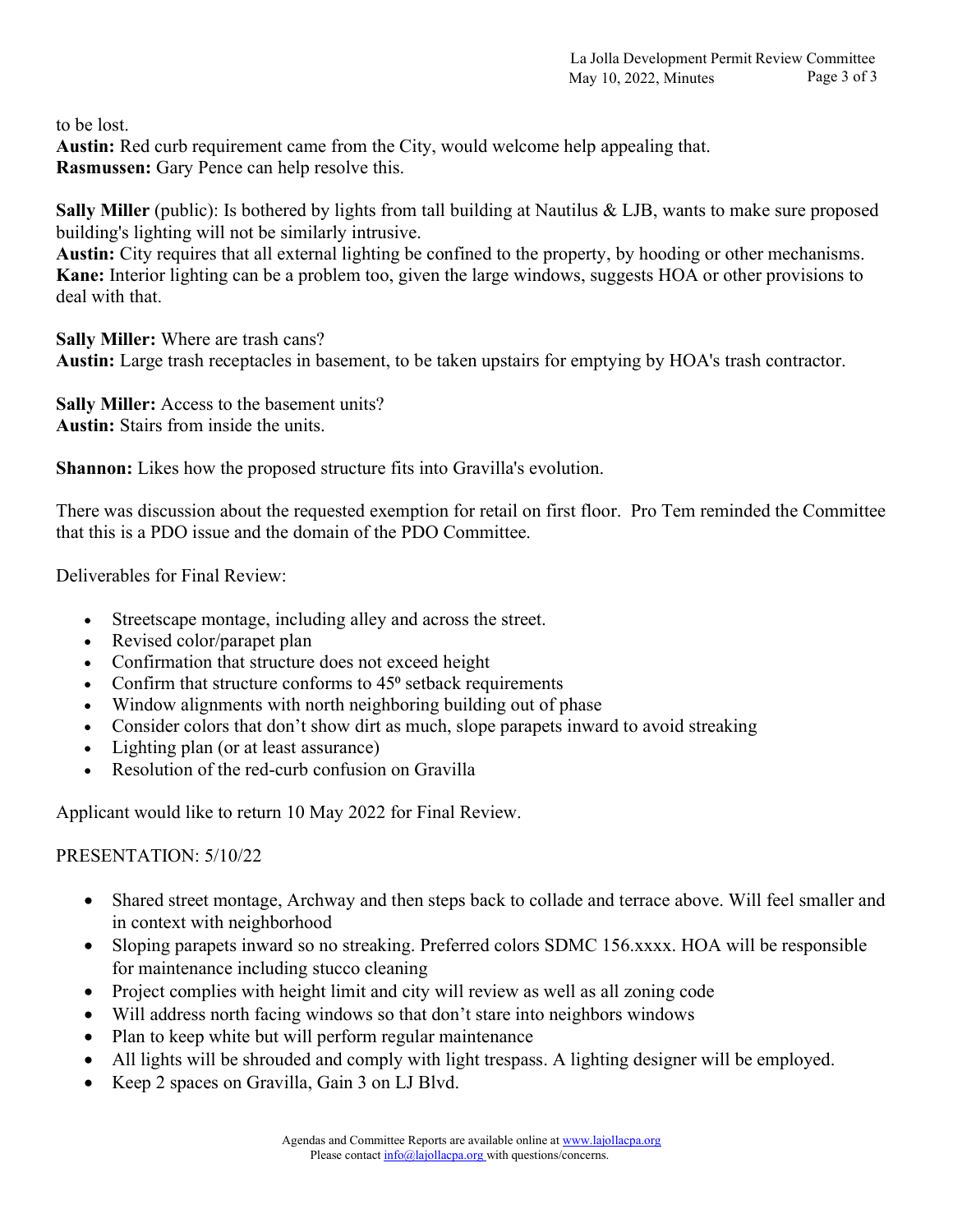# COMMENTS:

- Costello: Said would confirm structure height with city, can you demonstrate this on plans?, has anything changed. (applicant: have not made changes on 45 angled setback) Would like to see this. What if anything done with lighting design? (app: prefer to provide performance criteria for lighting, it's a little to early to design) would like to at least see a note on plans that lighting will comply with xxxx. (app: would like us to make a condition)
- Rasmussen: Concerned with complexity of angled height setback and would like to see how resolved. (app: only area needed lower entire 18" parapet line at north edge)
- Jackson: First time asking for a lighting plan or commitment to do so, agree that angled setback is critical. Comfortable that it will come into compliance
- Costello: Height, Angled, and Window alignment … applicant can come back next week and no delay to project.
- Leira: Agree with Costello, promises are not drawings, 18" is not insignificant, designer has a feel for how lighting will go in schematic manner
- Baracchini: Can we approve with conditions? Jackson City routinely ignores.
- Fitzgerald: Policy of CPA is not to make approvals with conditions, recommendations are allowed
- Will: new meeting in one week, no delay to project. Survey of existing building and overlay. (applicant: clarifying request)

# ITEM 2: PRELIMINARY REVIEW 5/10/2022

Project Name: Jones Remodel Applicant: Mark House Project Info: https://opendsd.sandiego.gov/Web/Projects/Details/681000

LA JOLLA (Process 3) Coastal Development Permit and Site Development Permit.for remodel of an existing 6,807 square-foot 2-story single family residence located at 5960 Camino de la Costa includes, new back- and side yard terraces, new pool & spa, balcony, hardscape sitework including new sitewalls. The 0.80-acre site is in the RS-1-5 Base Zone and Coastal Overlay (Appealable) Zone within the La Jolla Community Plan area. Council District 1.

# ITEM 3: PRELIMINARY REVIEW 5/10/2022

| Project Name: | Copa de Oro SCR                                          |
|---------------|----------------------------------------------------------|
| Applicant:    | Michael Morton                                           |
| Project Info: | https://opendsd.sandiego.gov/Web/Projects/Details/699239 |

LA JOLLA (Process 2) Substanstial Conformance Review to revise previous approved Coastal Development Permit No. 2482866 to increase approved square footage by 281 s.f. for a total of 3,936 square feet.

### PRESENTATION: 5/10/22